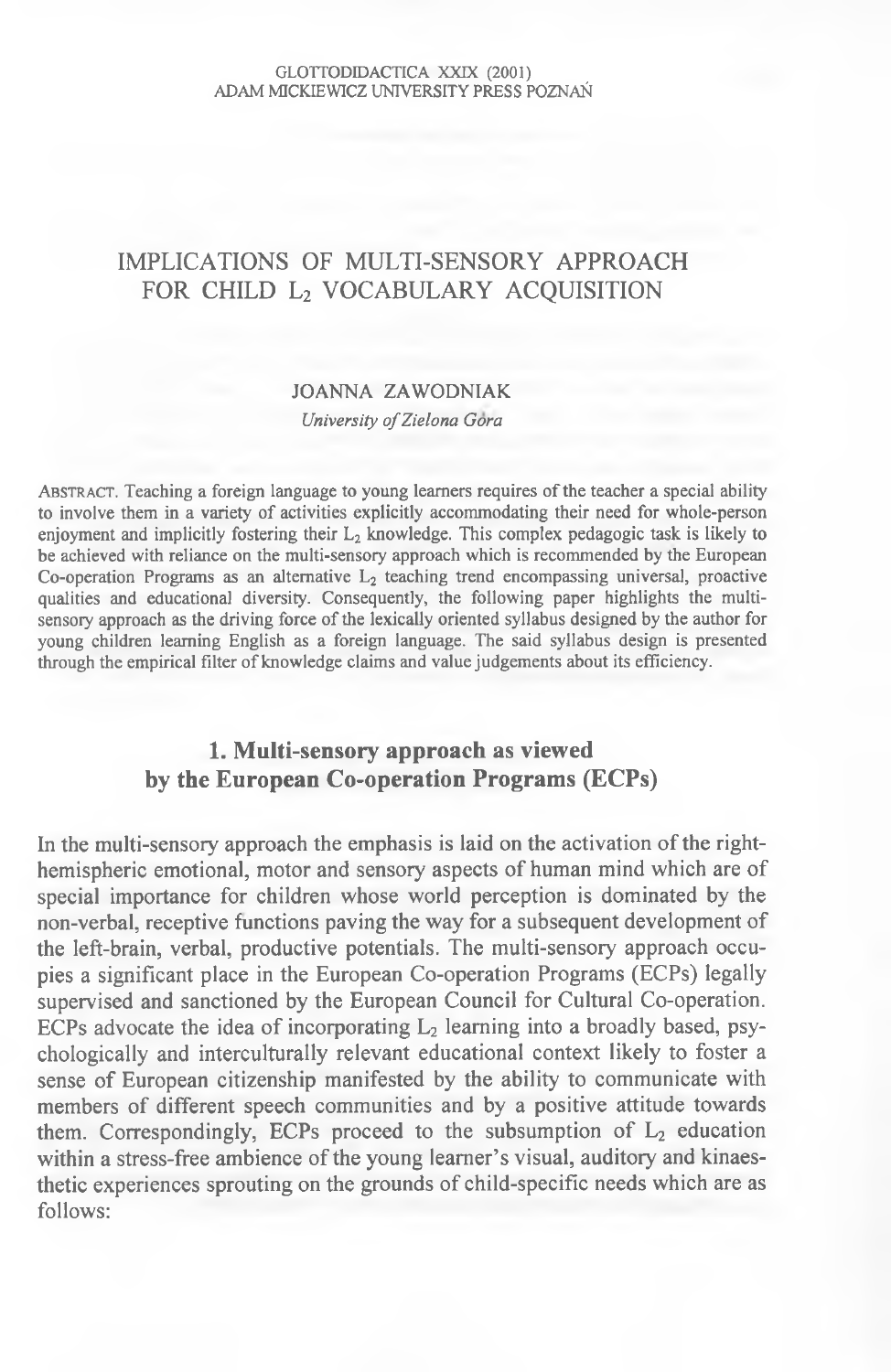- **cognitive needs referring to the child's inherent desire to appease the overwhelm**ing curiosity about the world connected, for instance, with the history or culture of **other countries,**
- affective needs revealing the child's desire to learn in the safety of fun,
- communicative needs relating to the semantic intention of message encoding and decoding (Conseil de la Cooperation Culturelle 1993).

These needs, if adeptly supplied by the teacher, might contribute to the growth of child self-esteem and self-awareness which are, in turn, a prerequisite for the emergence of intersubjectivity, i.e. a universal ability to 'read' other minds and thus recognise other minds' perspectives. Accordingly, ECPs focus on the proactive character of multi-sensory learning by doing where a diversity of carefully prepared and graded co-operative activities serve as confidence-builders meant to establish a link between language and movement. Initially, priority is given to body language and other forms of physical expression (e.g. acting out, dancing, drawing) to be gradually joined by verbal or semi-verbal activities (e.g. singing, rhyming, role-plays, guessing games, story-telling) (European Council 1992). It might be, therefore, asserted that multi-sensory  $L_2$  pedagogy empowers the young learners as co-operative  $L_2$  users profiting from the benevolence of non-verbal communication which permeates verbal competence and thus feeds into its informativeness.

# **2. The place of multi-sensory approach within the research scope**

Below the multi-sensory approach is presented as the pivot of the empirically tested and evaluated vocabulary-syllabus design also referred to as the lexically driven multi-sensory syllabus design. The research into its efficiency is an integral part of the author's doctoral thesis prepared under the supervision of professor Teresa Siek-Piskozub.

### **2.1. Research type**

The research method selected for the empirical verification of the lexically driven multi-sensory syllabus design was formal experiment aimed at providing answers to the initially posed focus questions referring to the control and experimental groups' post-test performance. The answers assumed the form of hypotheses which were supposed to be confirmed or refuted through the collection of quantitative, statistically inferential data (Nunan 1994).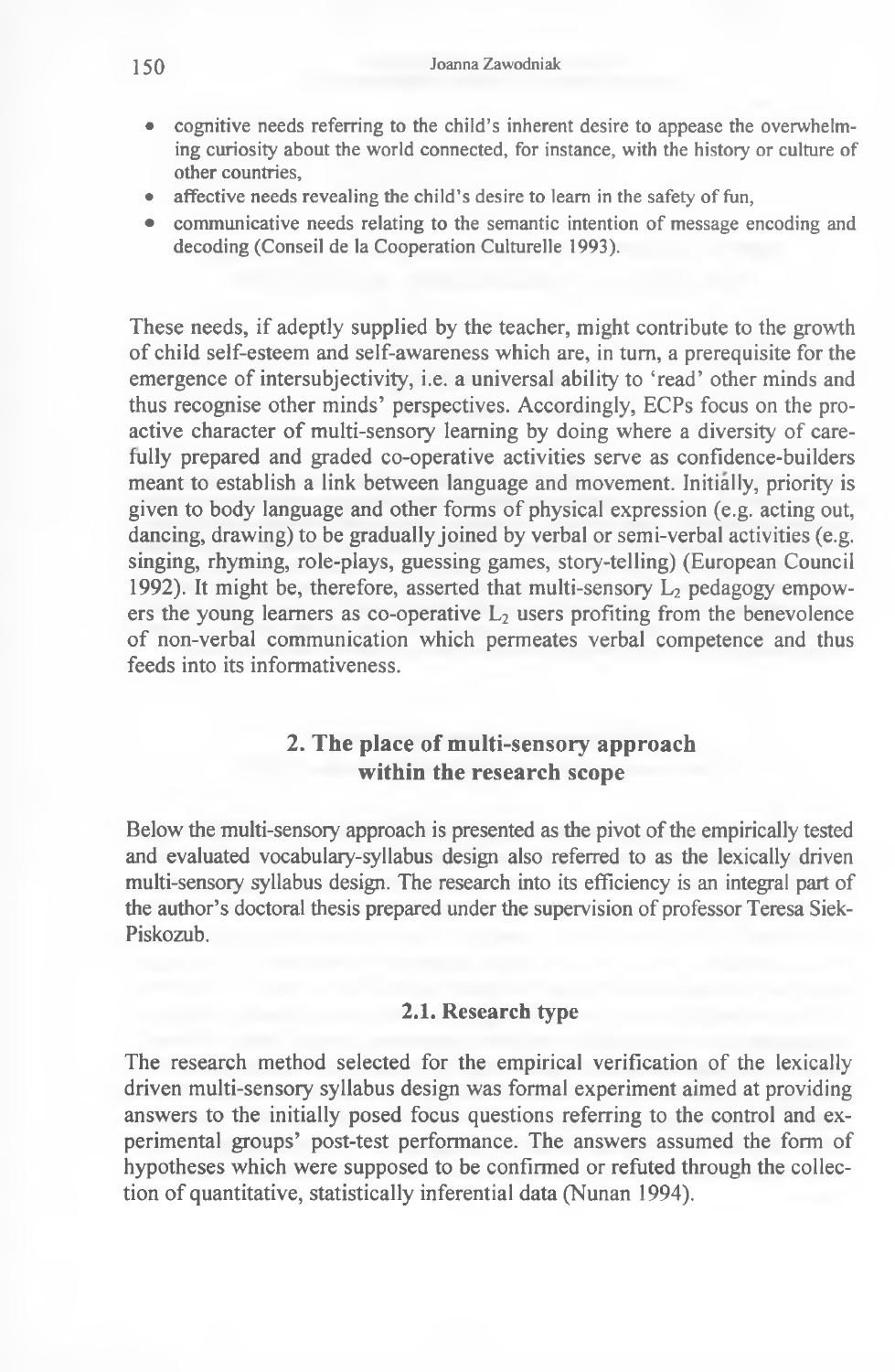#### **2.2. Experiment duration**

The experiment lasted for 6 months, i.e. from November 1999 to April 2000, and took place at the primary school in Zielona Góra. During that time the experimental subjects attended two 45-minute lesson units a week which altogether amounted to forty-five classes.

#### **2.3. Subjects**

The subjects included 2 experimental groups (E1=14 8-year-olds  $(2<sup>nd</sup>$  graders), E2=16 9-year-olds  $(3<sup>rd</sup>$  graders)), and 4 control groups  $(C=18$  9-year-olds, C2=20 9-year-olds,  $C3=21$  8-year-olds,  $C4=24$  9-year-olds). Thus, the experiment encompassed 113 subjects altogether, i.e. 30 experimental subjects and 83 control subjects. E1, E2, C1 attended the same school, while C2, C3, C4 were the students of another two schools. All the subjects were  $L_2$  beginners, hence the experiment had not been preceded by a pre-test.

#### **2.4. Research goal**

The aim of the research was to examine and evaluate the efficiency of the lexically driven multi-sensory syllabus design applied to the experimental groups whose post-test results were to be compared with the control groups'  $L_2$  posttest performance.

## **2.5. Focus questions**



Do the post-test results gained by the experimental  $2<sup>nd</sup>$ -grade learners, taught through the lexically driven multi-sensory syllabus, differ from the post-test results obtained by the control 2<sup>nd</sup>-grade learners as regards:

(a) vocabulary differentiation?

- (b) vocabulary comprehension?
- (c) vocabulary divergent use?

HO (the null hypothesis): The results do not differ significantly. HI (the alternative hypothesis): The results differ significantly.

Focus question  $\longrightarrow$  experimental vs control 3<sup>rd</sup> graders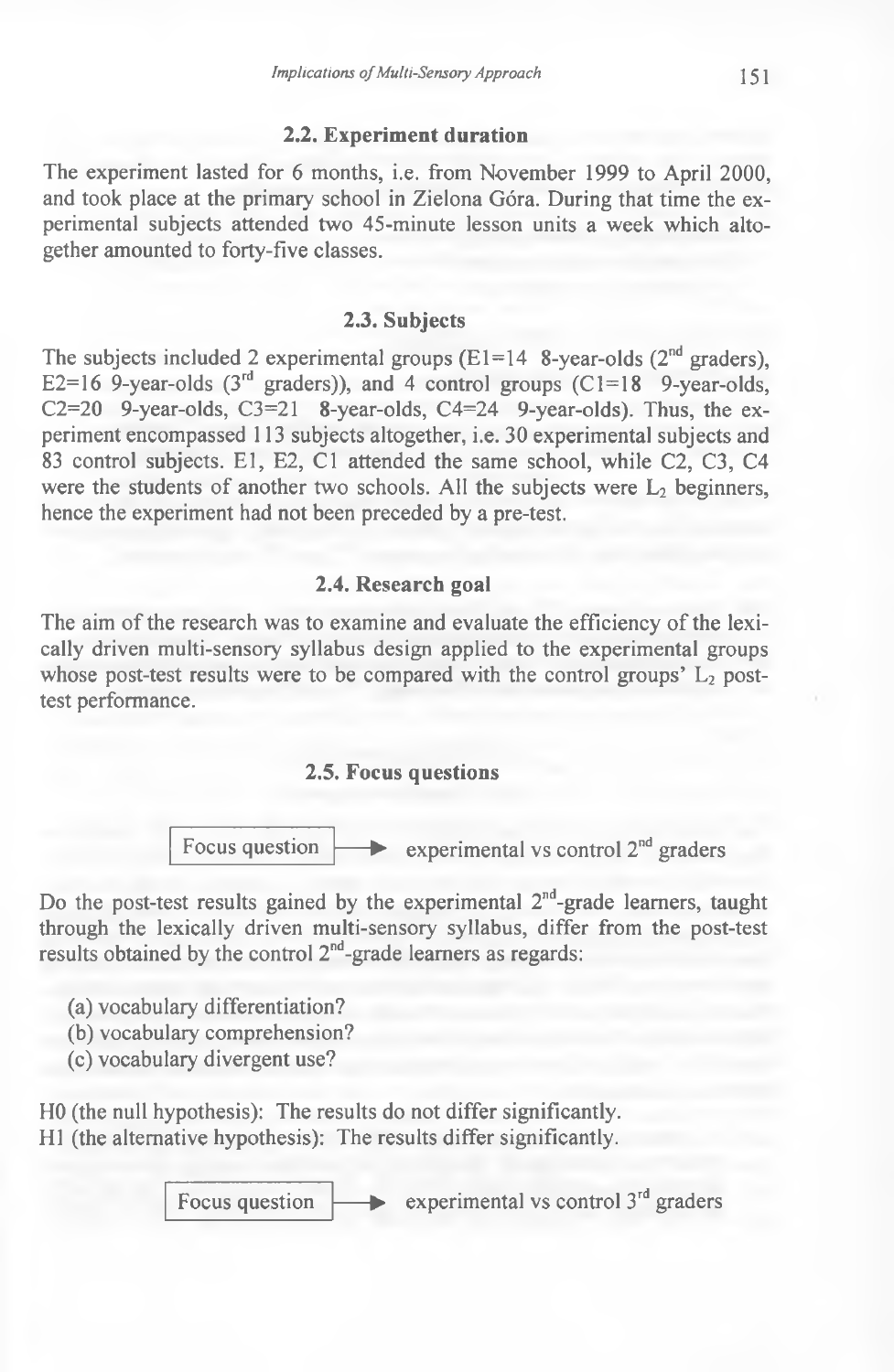Do the post-test results gained by the experimental  $3<sup>rd</sup>$ -grade learners, taught through the lexically driven multi-sensory syllabus, differ from the post-test results obtained by the control  $3<sup>rd</sup>$ -grade learners as regards:

- (a) vocabulary differentiation?
- (b) vocabulary comprehension?
- (c) vocabulary divergent use?

HO: The results do not differ significantly.

HI: The results differ significantly.



What is the effect of the lexically driven multi-sensory syllabus on the experimental  $2^{\mu}$ -and  $3^{\mu}$ -grade learners' basic  $L_2$  vocabulary knowledge compared with the knowledge displayed by the control  $2<sup>nd</sup>$ - and  $3<sup>nd</sup>$ -grade learners?

- H0: The experimental  $2^{nd}$  and  $3^{rd}$ -grade learners' basic  $L_2$  vocabulary knowledge does not significantly surpass that of the control  $2<sup>nd</sup>$ - and  $3<sup>rd</sup>$ -grade learners.
- H1: The experimental  $2^{nd}$  and  $3^{rd}$ -grade learners' basic  $L_2$  vocabulary knowledge significantly surpasses that of the control  $2^{nd}$ - and  $3^{rd}$ -grade learners.

## **2.6. Teaching procedures**

2.6.1. Experimental groups

The experimental course was conducted by the present author with reliance on the previously designed lexically driven multi-sensory syllabus aiming to enable the child to switch from the right-brain non-verbal  $L_2$  potential to the left-brain verbal activities. The focus was, therefore, on the transition from the prolonged listening-and-comprehension phase to speaking skills. Listening and speaking were to be followed by a range of carefully selected, reasonably dosed reading and writing activities. The teacher applied the Observe-Hypothesise-Experiment paradigm (O-H-E) (Lewis 1994) allowing the learners to co-operatively infer meanings from context and creatively experience them on a trial-and-error basis. The syllabus design was a hierarchical, tripartite structure including the following components:

**J. J. Asher's Total Physical Response (TPR) referred to as a right-brain tool for L<sub>2</sub>** instruction and based on the utilisation of the kinaesthetic sensory system as a start**ing point for L2 learning (Asher 1996). The children's psychomotor potential was to** be released by acting out a variety of teacher-given commands. When the learners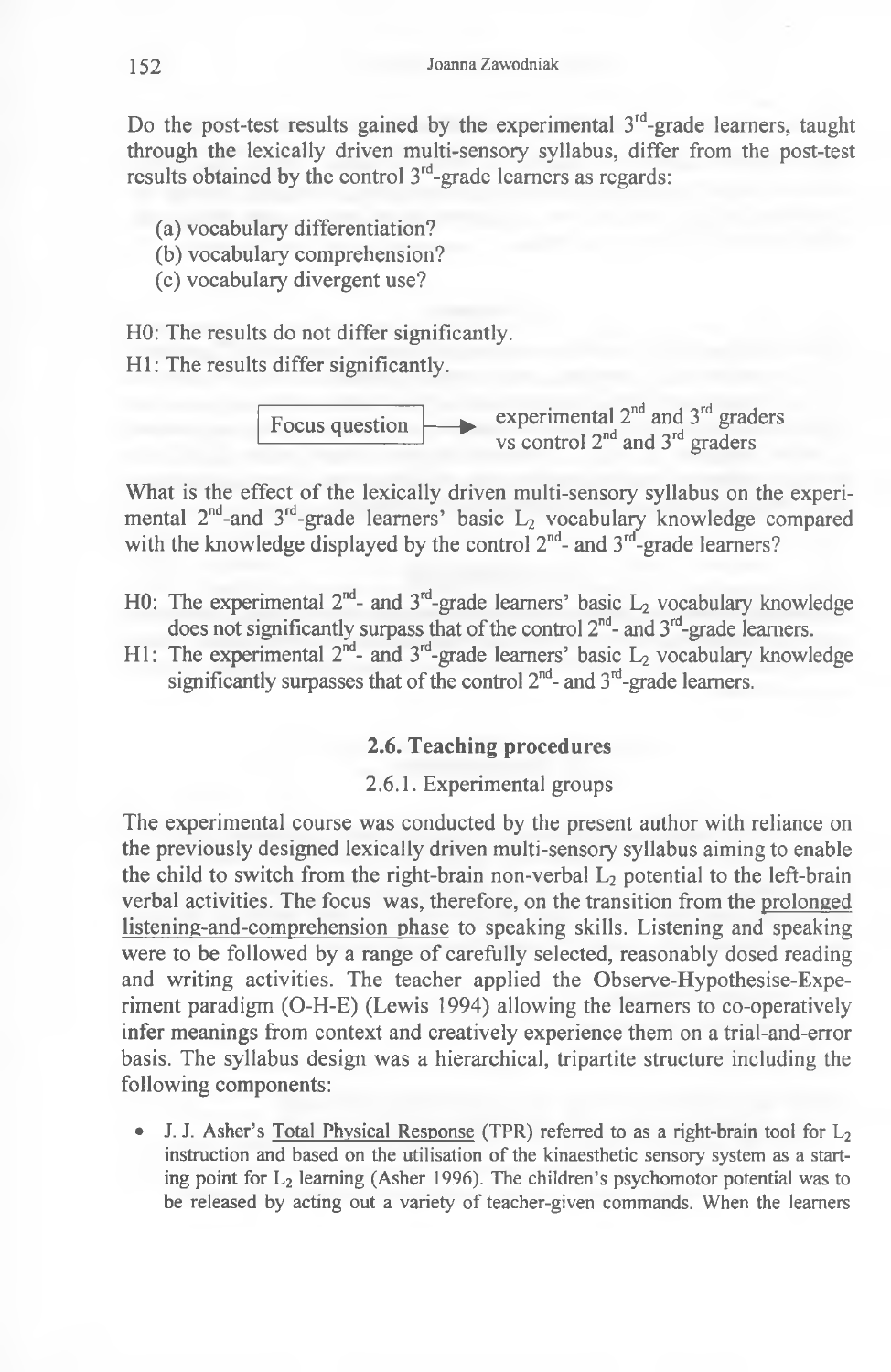**felt safe enough with the language, they reversed the roles with the teacher, thus issuing the commands on their own.**

- J. Bertrand's flannelgraph technique encouraging a further development of verbal communication through the integration of visual and auditory channels of percep**tion. The flannelgraph served as a means for placing, displacing and finally combin**ing a limited set of figurines into an unlimited number of real-world situations likely **to attract the young learners' attention and evoke spontaneous verbal responses (Bertrand, Frerot 1967). Flannelgraph technique was meant to transfer from TPR-based** imperatives to affirmatives used in the children's attempts to exchange messages by interpreting different configurations of figurines.
- **The present author's supplementary textbook entitled "Pat & Rhett" and planned to serve as a written accompaniment to Asher's psychomotor TPR and Bertrand's vis**ual-auditory flannelgraph technique. The book's crucial part was a series of exercises varying in the degree of difficulty and meant to involve the children in a number of **imaginary situations playing to their need for entertainment.**

The syllabus design complied with the child's natural desire to convey maximum information with minimum linguistic resources, hence it primarily drew on the semantic, high-content rather than syntactic, low-content items. It was intended to introduce 145 lexical items throughout the whole experimental course, i.e. about 3 items at a time as recommended by TPR. It should be added that vocabulary was approached holistically, with a special regard to prepositional phrases worth practising as highly informative language chunks.  $L<sub>2</sub>$  activities were supported by a range of L, relaxation exercises aimed at affective and physical charging the children's  $L<sub>2</sub>$  potentials (Revell and Norman 1998). It was expected that a relatively modest range of vocabulary covered during the course would optimise the learners' chance to practise the new language in a variety of lexical configurations and integrate it, therefore, into the framework of prior knowledge for the sake of meaningful retention and retrieval.

#### 2.6.2. Control groups

As for the control groups, they were taught by three different teachers who complied with the Present-Practise-Produce paradigm (P-P-P) where the emphasis was laid on the explanatory presentation of the new material followed by practice activities consisting in doing textbook exercises or in performing repetitive drills which mainly required reproduction-level abilities. It has to be mentioned that a textbook was the only and thus permanently used educational aid engaging the learners in the individual, written work or exposing them to the cassettes reproducing particular lesson units. The subjects attended to the language in an atomistic way, inserting separate, semantic as well as syntactic words into ready-made  $L_2$  structures or combining disarranged items into a full sentence. The learners were not, therefore, encouraged to play with the lan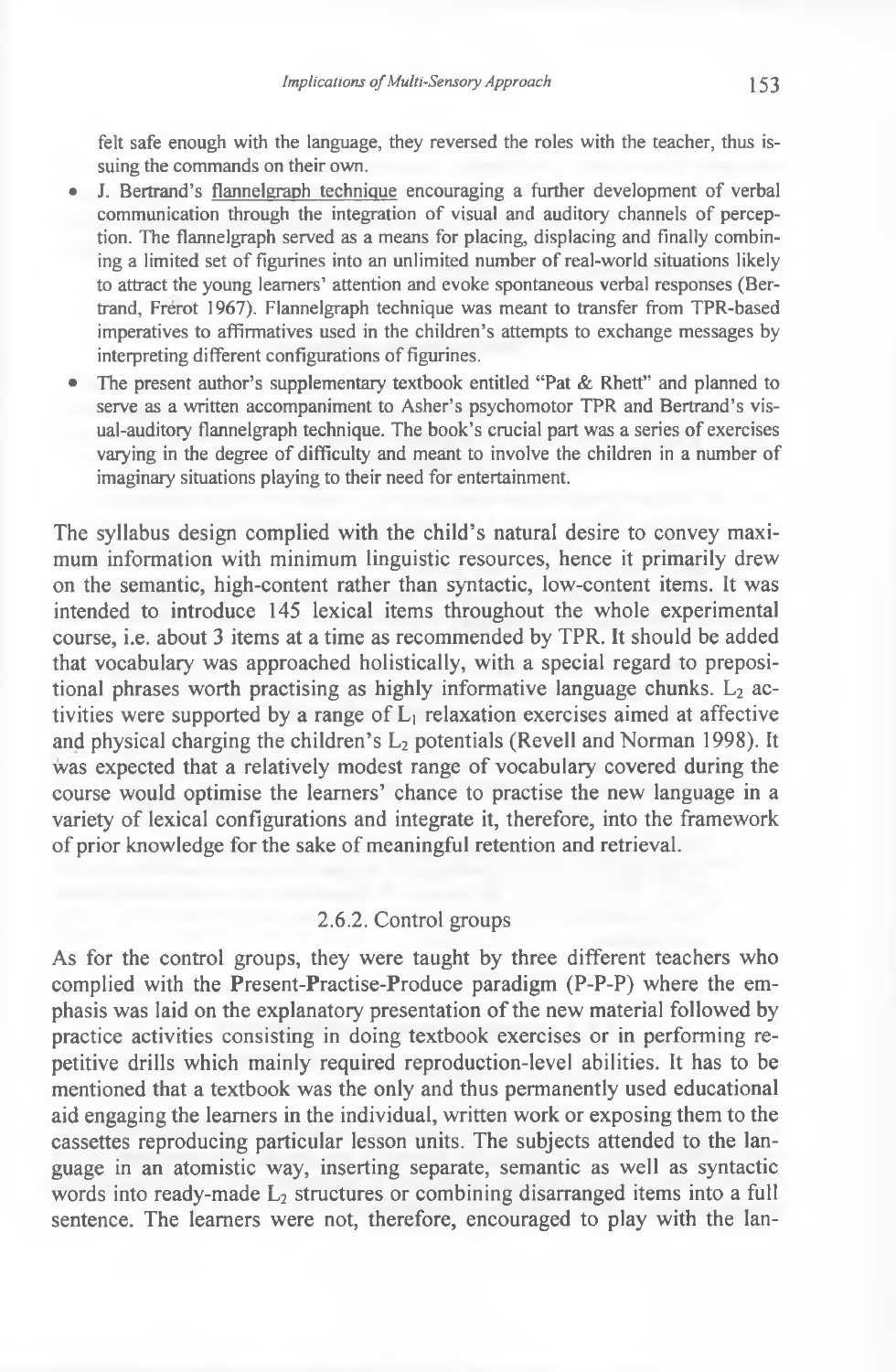guage, i.e. to create their own, high-content, not necessarily formally correct messages. Conversely, grammatical accuracy seemed to be regarded as an  $L<sub>2</sub>$ priority, hence the teachers' immediate correction of structural imperfections. However, it has to be admitted that C2 teacher made certain efforts to transfer the passive, book-inspired  $L<sub>2</sub>$  knowledge to the classroom learning contexts fostering intersubjective competence.

# **2.7. Data gathering instrument**

The data were collected through the three-fold vocabulary test administered to the experimental and control subjects immediately after the language course with the aim of examining the young learners' basic  $L_2$  knowledge. And so, the test consisted of the following, interdependent parts:

- The first part measuring the ability to use L<sub>2</sub> vocabulary on the differential level **(vocabulary differentiation), i.e. the ability to create meanings by contrast as an** overt result of the learners' perception of 'here-and-now' phenomena in terms of **the basic differential details they include;**
- The second part measuring the ability to use  $L_2$  vocabulary on the comprehension level (vocabulary comprehension), *i.e.* the ability
	- $\circ$  to transpose oral instructions to the graphic plane as an overt manifestation of **the intersensory (auditory-visual) integration,**
	- $\circ$  to utilise extralingual cues in the service of decoding  $L_2$  messages;
- The third part measuring the ability to manipulate L<sub>2</sub> vocabulary on the divergent **level (vocabulary divergent use), i.e. the ability**
	- **o** to exploit L<sub>2</sub> prior knowledge for the sake of discovering new lexis,
	- $\circ$  to approach a variety of concepts with an open mind ready to combine the or**dinary with the bizarre, the known with the unknown as an overt manifestation** of organisational and adaptive functions governing the process of global child development.

## **2.8. Knowledge claims about the research**

2.8.1. Test results

Knowledge claims were arrived at through the analysis of variance testing for significant differences between the means of test results. The maximum score for the whole test was 48 ((a) vocabulary differentiation  $= 17$ , (b) vocabulary comprehension =  $8$ , (c) vocabulary divergent use = 23).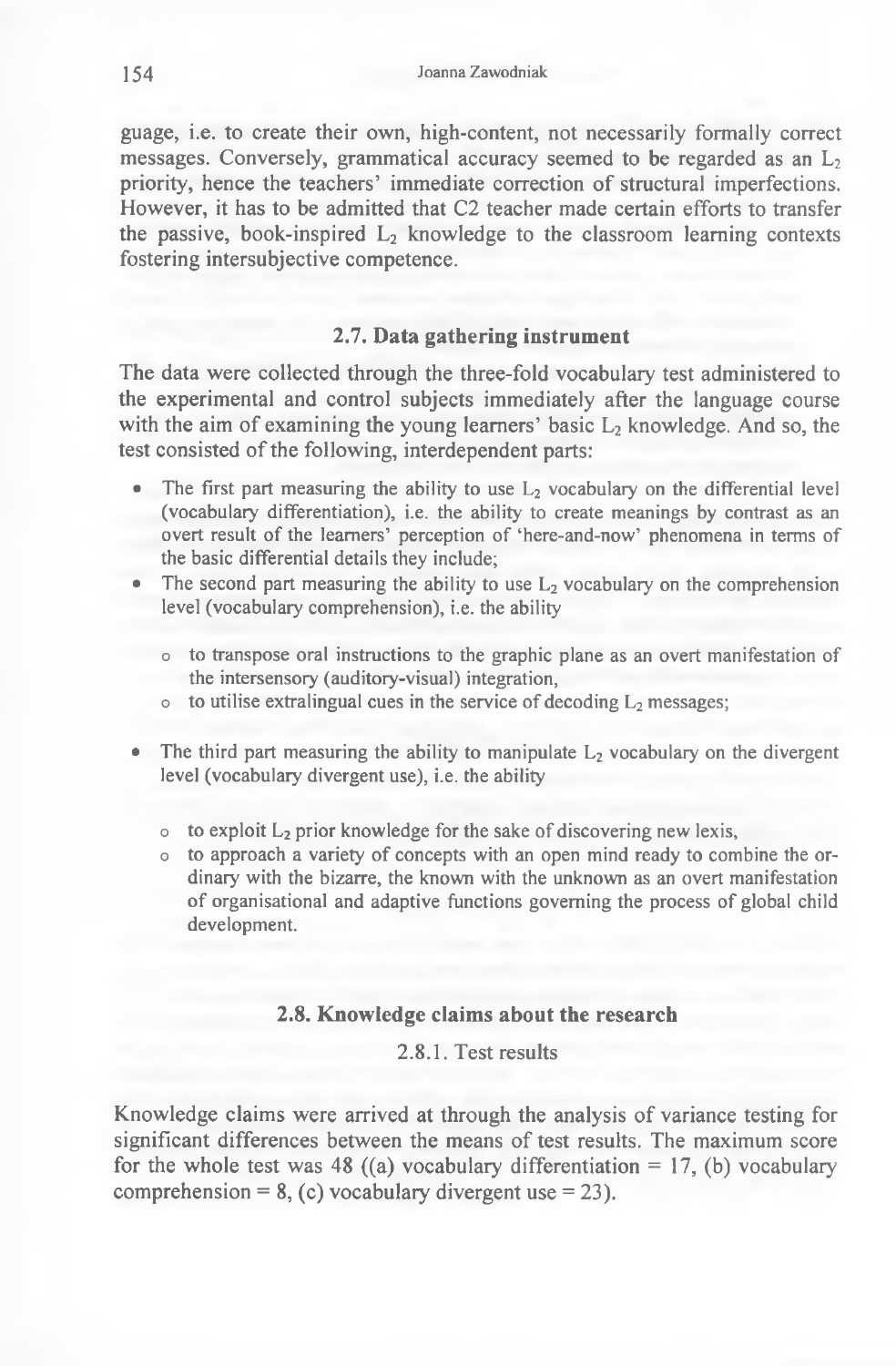ad Focus question 1 (see: 2.5)

The means of results obtained by E1 for (a), (b), (c) turned out to significantly surpass C3 mean results (see: Table 1).

ad Focus question 2 (see: 2.5)

The means of results obtained by  $E2$  for (a) and (c) appeared to be significantly higher than  $C1 + C2 + C4$  means, whereas E2 vs.  $C1+C2+C4$  means did not differ significantly as regards (b) (see: Table 1).

ad Focus question 3 (see: 2.5)

The analysis of variance indicated that  $E1+E2$  whole test mean  $((a)+(b)+(c))$ was significantly higher than C1+C2+C3+C4 mean (see: Table 1).

| $2nd$ graders                                                                                                                                                                                                                                            | $3rd$ graders                                                                                                                                                                                                                                       |
|----------------------------------------------------------------------------------------------------------------------------------------------------------------------------------------------------------------------------------------------------------|-----------------------------------------------------------------------------------------------------------------------------------------------------------------------------------------------------------------------------------------------------|
| <b>Focus question 1</b>                                                                                                                                                                                                                                  | <b>Focus question 2</b>                                                                                                                                                                                                                             |
| Do the post-test results gained by the ex-<br>perimental 2 <sup>nd</sup> -grade learners, taught<br>through the lexically driven multi-sensory<br>syllabus, differ from the post-test results<br>obtained by the control 2 <sup>nd</sup> -grade learners | Do the post-test results gained by the experi-<br>mental $3^{rd}$ -grade learners, taught through the<br>lexically driven multi-sensory syllabus, differ<br>from the post-test results obtained by the<br>control $3rd$ -grade learners as regards: |
| as regards:                                                                                                                                                                                                                                              | (a) vocabulary differentiation?                                                                                                                                                                                                                     |
| (a) vocabulary differentiation?                                                                                                                                                                                                                          | $E2 = 12,75$ vs. $C1 + C2 + C4 = 7,46$                                                                                                                                                                                                              |
| $E1 = 12,89$ vs. $C3 = 3,43$                                                                                                                                                                                                                             | H1: The results differ significantly.                                                                                                                                                                                                               |
| H1: The results differ significantly.                                                                                                                                                                                                                    | (b) vocabulary comprehension?                                                                                                                                                                                                                       |
| (b) vocabulary comprehension?                                                                                                                                                                                                                            | $E2 = 5,81$ vs. $C1 + C2 + C4 = 4,81$                                                                                                                                                                                                               |
| $E1 = 6.39$ vs. $C3 = 3.12$<br>H1: The results differ significantly.                                                                                                                                                                                     | HO: The results do not differ signifi-<br>cantly.                                                                                                                                                                                                   |
| (c) vocabulary divergent use?                                                                                                                                                                                                                            | (c) vocabulary divergent use?                                                                                                                                                                                                                       |

#### **Table 1. Vocabulary test mean results as a statistical support of the responses to focus questions**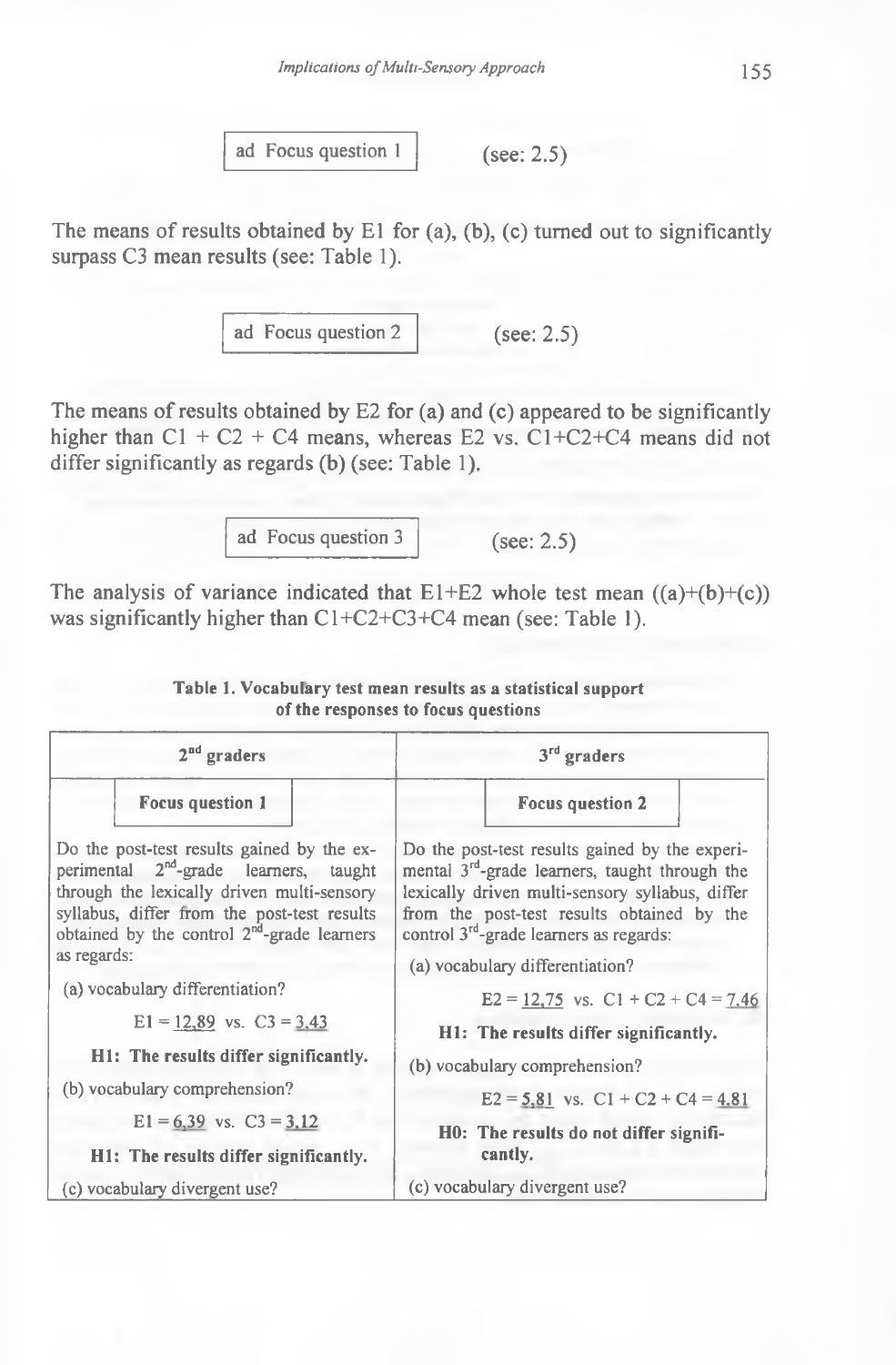**156** Joanna Zawodniak

| $2nd$ graders                                                         |                                                                                       | $3rd$ graders                                                               |
|-----------------------------------------------------------------------|---------------------------------------------------------------------------------------|-----------------------------------------------------------------------------|
| $E1 = 16.32$ vs. $C3 = 1.48$<br>H1: The results differ significantly. |                                                                                       | $E2 = 14,78$ vs. $C1+C2+C4 = 7,11$<br>H1: The results differ significantly. |
|                                                                       | <b>Focus question 3</b><br>(a) + (b) + (c)<br>$2nd$ graders + 3 <sup>rd</sup> graders |                                                                             |

 $3<sup>rd</sup>$ -grade learners' basic L<sub>2</sub> vocabulary knowledge compared with the knowledge displayed **by the control 2nd- and 3rd-grade learners?**

 $E1 + E2 = 34,00$  vs.  $C1 + C2 + C3 + C4 = 16,52$ 

H1: The experimental 2<sup>nd</sup>- and 3<sup>rd</sup>-grade learners' basic L<sub>2</sub> vocabulary knowledge **significantly surpasses that of the control 2nd- and 3rd-grade learners.**

#### 2.8.2. Test performance

## **(a) vocabulary differentiation**

- It was noticed that E1 and E2 managed to holistically manipulate a variety of pic**ture-illustrated lexical items, thus using them as a high-content basis for the crea**tion of descriptive sentences. However, E1 sentences turned out to be simpler and less informative than the ones made by most E2 members which might be developmentally explained by the fact that the latter were more advanced in decentra**tion, i.e. the ability to proceed from one detail to another rather than focus on particular details separately (Papalia, W endkos Olds 1995).**
- In the control groups the learners either made oversimplified sentences devoid of **adjectives and prepositional phrases or used single words as key-labels attached to particular pictures. There was an exception referring to some C2 members who managed to produce nicely formed sentences. Besides, many control subjects displayed prob**lems with differentiating between 'who'/'what' and 'this is'/'it's'. C1, C3, C4 also had **difficulty in operating directives which they confused with infinitives and gerunds.**

## **(b) vocabulary comprehension**

Vocabulary comprehension was the domain in which the difference between E2 vs.  $C1 + C2 + C4$  mean results appeared to be insignificant (see: Table 1: Focus question 2) which might be accounted for by the fact that the control groups (especially Cl and C2) were exposed to a certain amount of listen-andcomprehend exercises in  $L<sub>2</sub>$  classroom, some of them resembling the ones included in the vocabulary test.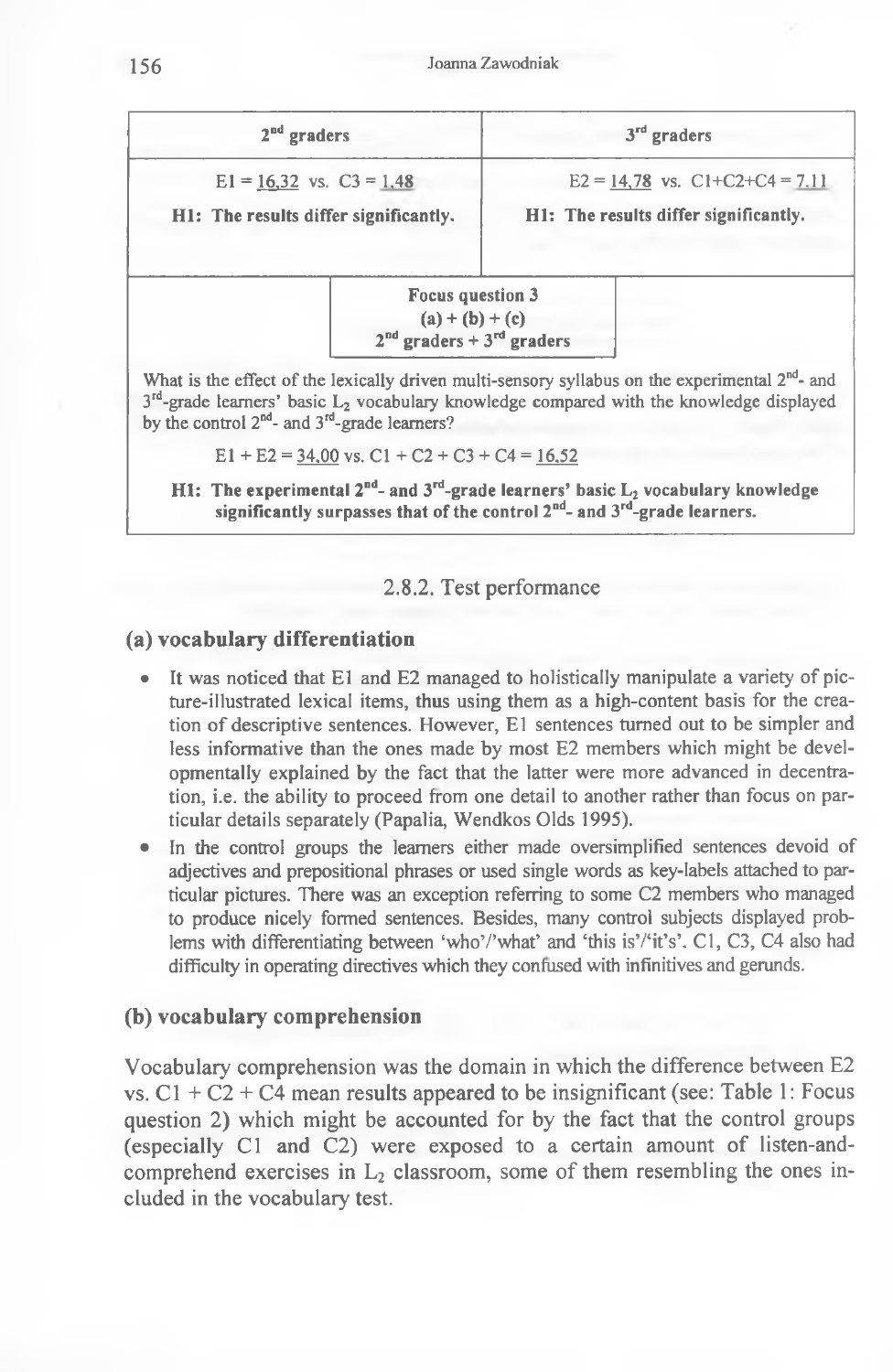### **(c) vocabulary divergent use**

- **E l, E2, C l and C2 properly used inferencing strategies for decoding new lexis,** whereas C3 and C4 displayed evident problems with the inferring of meanings despite the provision of extralingual cues.
- E1, E2 and C2 appeared to creatively operate newly inferred lexical items which they used as part of self-made rhyming verses.
- **E l, E2, C l, C2 contrived to write short picture-based stories, though they differed** in quality. And so, E1, E2, C2 stories were more coherent and they included at least 2 of 4 pictorially suggested topics (house, family, pets, school), whereas C1 **learners m ostly focused on one or two topics or wrote their own stories without paying attention to the instructions. In C3 and C4, the subjects either gave up the** story or limited it to one aspect which usually related to the enumeration of family **members or to a self-introducing sentence.**

Figure 1 shows in percentages how  $E1 + E2$  vs.  $C1 + C2 + C3 + C4$  performed in the test. Consequently, it can be seen that in  $E1 + E2$  test performance average and high levels had an equal share which considerably surpassed low-level performance. Conversely, in C1 + C2 + C3 + C4 low-level performance remarkably exceeded average- and high-level performance.



**Fig. 1. The percentage-measured number of experimental and control subjects with low, medium and high test results computed on the total level**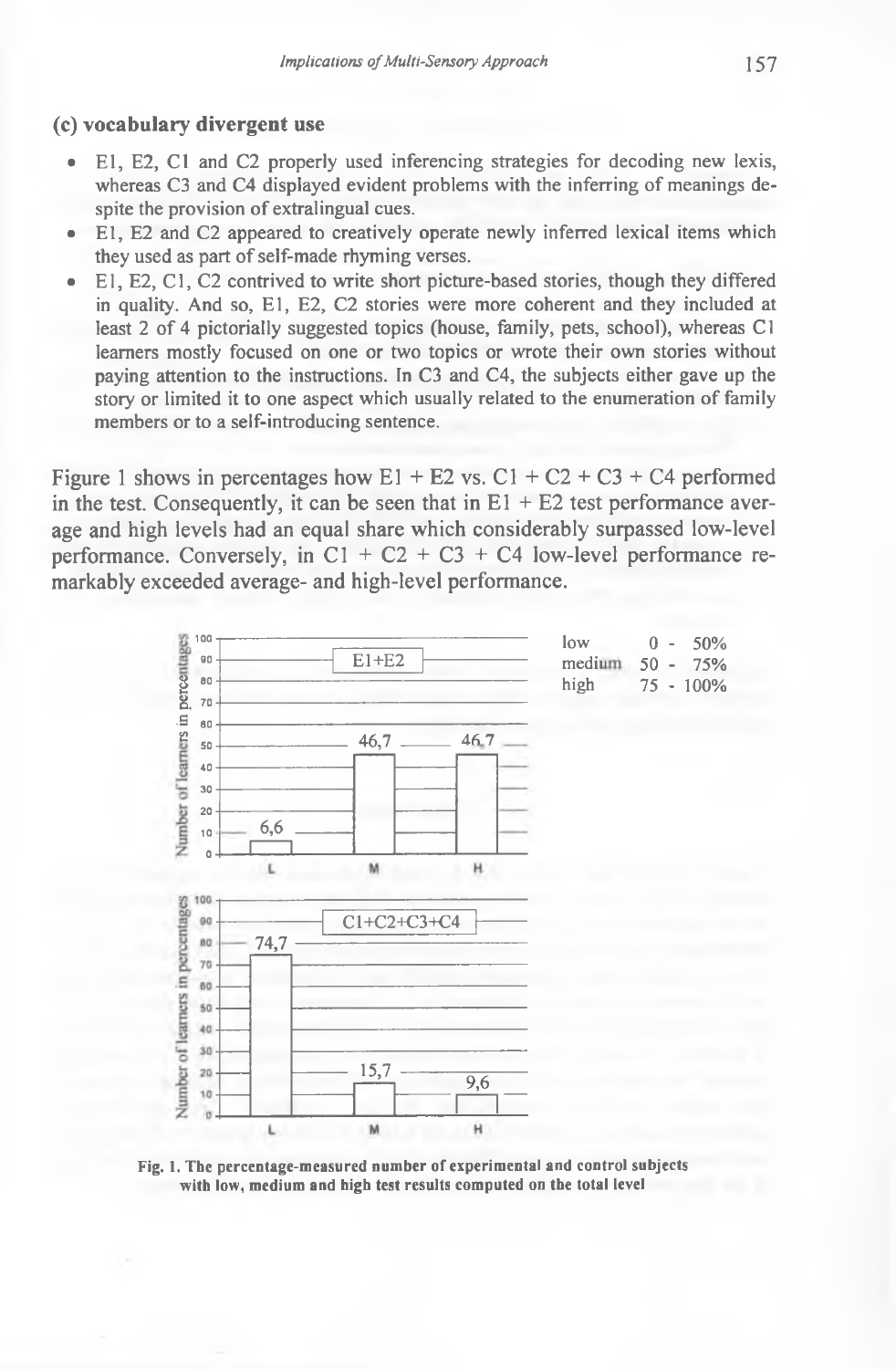### **2.9. Value judgements about the research**

In general, it might be assumed that a significant difference between the experimental and control groups' post-test results arises from the following factors as constituent parts of the  $L_2$  curricula utilised by the control groups' teachers:

- a wide application of the P-P-P paradigm;
- an excessive use of repetitive drills;
- a reliance on the textbook as the only L<sub>2</sub> knowledge source likely to result in the monotony rather than diversity of lesson activities;
- the enhancement of the reproduction-level, individually oriented non-commu**nicative activities;**
- **the insufficiently encouraged and scaffolded transition from the intrapersonal to** the interpersonal level of  $L<sub>2</sub>$  classroom behaviour;
- the dearth of relaxation activities likely to foster the psychomotor aspect of global child development relevant to the extension of the learners' concentration span;
- $\bullet$  the dearth of  $L_2$  material recycling crucial for meaningful learning and retention;
- a random use of imperatives and affirmatives, whereas the former's simplicity **should be treated as a facilitative introduction to the latter's structural complexity;**
- the offering of assistance directed to the child's weakness rather than to his **strength.**

A greater or lesser existence of these factors within the scope of the control groups' curricula suggests that a highly desirable link between child SLA and child psychology was, at best, indistinct.

## **Conclusions**

It seems reasonable to assert that  $L_2$  teaching process can be successfully transformed into the learning effect, provided that the language programme applied by the teacher accords with the young children's developmental cycle, sensory preferences and semantically coloured learning needs. Consequently, the author's syllabus design, methodologically and evaluatively presented above, set out to ensure the learners a stress-free, informatively organised flow from the right, non-verbal, imaginative hemisphere to its left, verbal, logical counterpart. A diversity of classroom activities feeding into intersubjective  $L_2$  involvement through the integration of visual, auditory and kinaesthetic channels of perception seems to have extrapolated to the vocabulary test performance. Correspondingly, the above discussed research findings appear to highlight the multi-sensory approach as facilitating child  $L<sub>2</sub>$  learning via the efficient bridging of the gap between receptive and productive domains of the language.